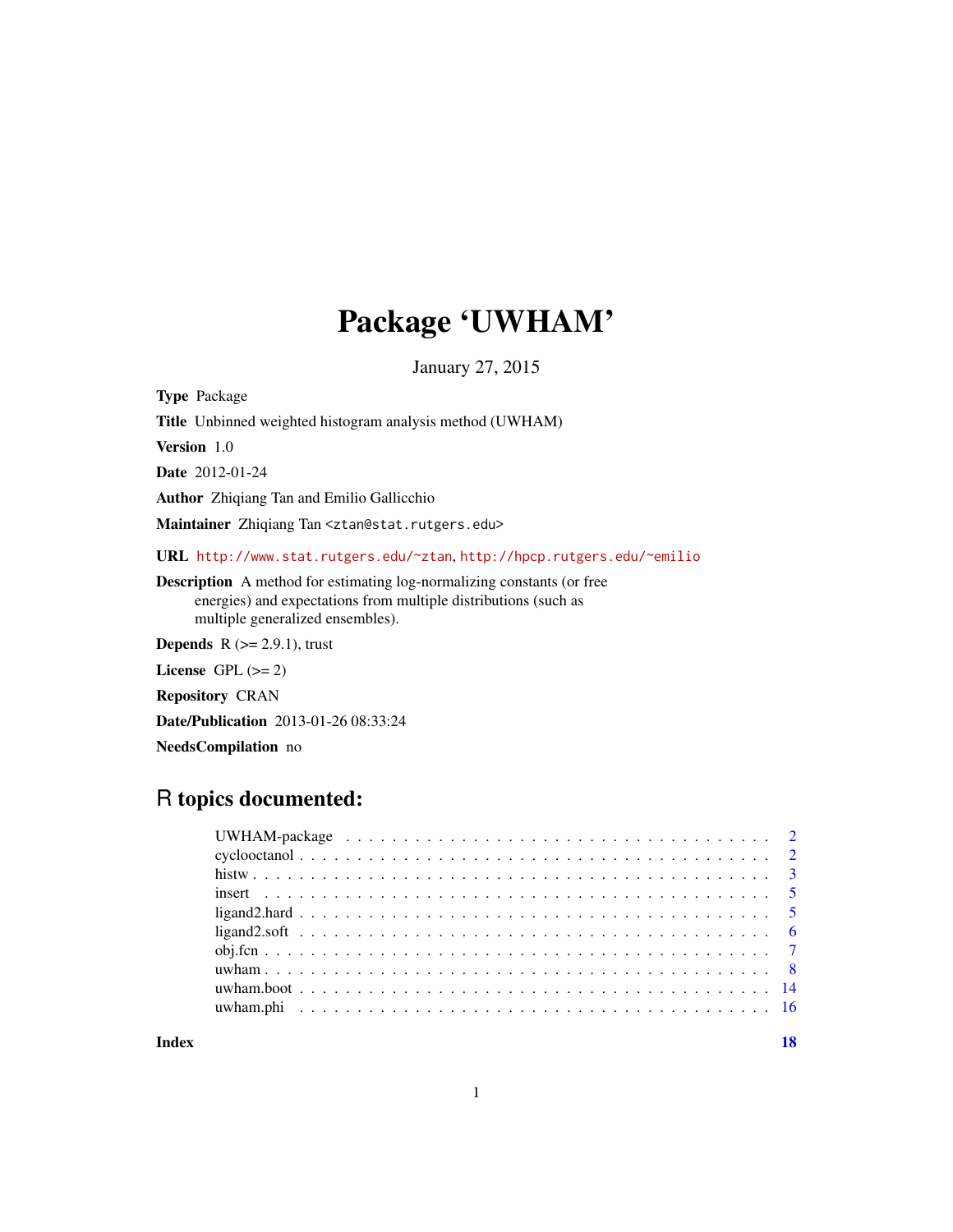<span id="page-1-0"></span>

## **Description**

UWHAM for estimating log-normalizing constants (or free energies) and expectations from multiple distributions (such as multiple generalized ensembles).

## Details

The R package UWHAM – version 1.0 can be used for two main tasks:

- to estimate log-normalizing constants (or free energies) from multiple distributions,
- to estimate expectations from multiple distributions.

There are 3 main functions:

- uwham(): to estimate free energies and associated variances,
- uwham.phi(): to estimate expectations and associated variances,
- uwham.boot(): to estimate variances based on block bootstrap.

The package also provides a function, histw(), for plotting weighted histograms.

| cyclooctanol | A simulated tempering dataset of interaction parameters and binding |
|--------------|---------------------------------------------------------------------|
|              | energies                                                            |

#### Description

Time series of interaction parameters and corresponding binding energies from a Hamiltonian hopping simulation of molecular binding.

#### Usage

```
data(cyclooctanol)
```
## Format

A data frame containing 2 columns and 35000 rows.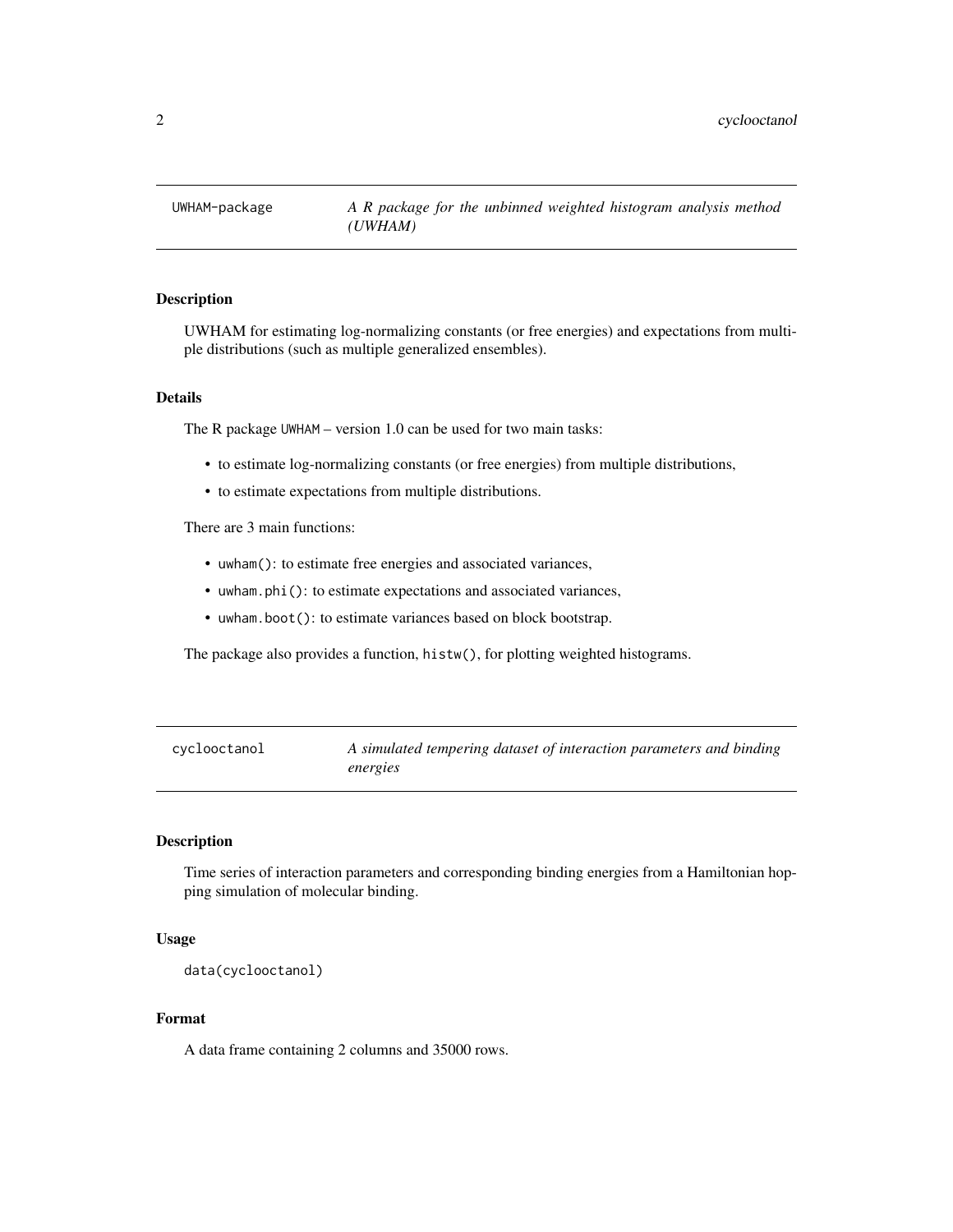#### <span id="page-2-0"></span>histwet the contract of the contract of the contract of the contract of the contract of the contract of the contract of the contract of the contract of the contract of the contract of the contract of the contract of the co

## Details

The dataset contains ligand-receptor interaction parameters (lambda) and binding energies for the equivalent of an Hamiltonian hopping simulation of cyclooctanol binding to beta-cyclodextrin. (Hamiltonian hopping is the same as simulated tempering except that potential parameters are varied rather than temperature.) This illustrative dataset was constructed by concatenating the output of some of the replicas of a Hamiltonian replica exchange simulation of the same complex (Wickstrom et al. 2013). Harmless discontinuities may be observed at the joining points.

The dataset contains 2 columns and 3500 rows. Rows correspond to consecutive time points. The first column cyclooctanol\$V1 contains lambda values (24 discrete values between 0 and 1) and the second column cyclooctanol\$V2 records binding energy values in kcal/mol.

## References

Wickstrom, L., Gallicchio, E., He, P., and Levy, R.M. (2013) "Large scale affinity calculations of cyclodextrin host-guest complexes: Understanding the role of reorganization in the molecular recognition process," *Journal of Chemical Theory and Computation*, submitted for publication.

## histw *Weighted histogram*

## Description

This function plots a weighted histogram.

## Usage

```
histw(x, w, xaxis, xmin, xmax, ymax,
          bar=TRUE, add=FALSE, col="black", dens=TRUE)
```
#### Arguments

| x     | A data vector.                                            |
|-------|-----------------------------------------------------------|
| W     | A weight vector, which will be rescaled to sum up to one. |
| xaxis | A vector of cut points.                                   |
| xmin  | The minimum of x coordinate.                              |
| xmax  | The maximum of x coordinate.                              |
| ymax  | The maximum of y coordinate.                              |
| bar   | bar plot (if TRUE) or line plot.                          |
| add   | if TRUE, the plot is added to an existing plot.           |
| col   | color of lines.                                           |
| dens  | if TRUE, the histogram has a total area of one.           |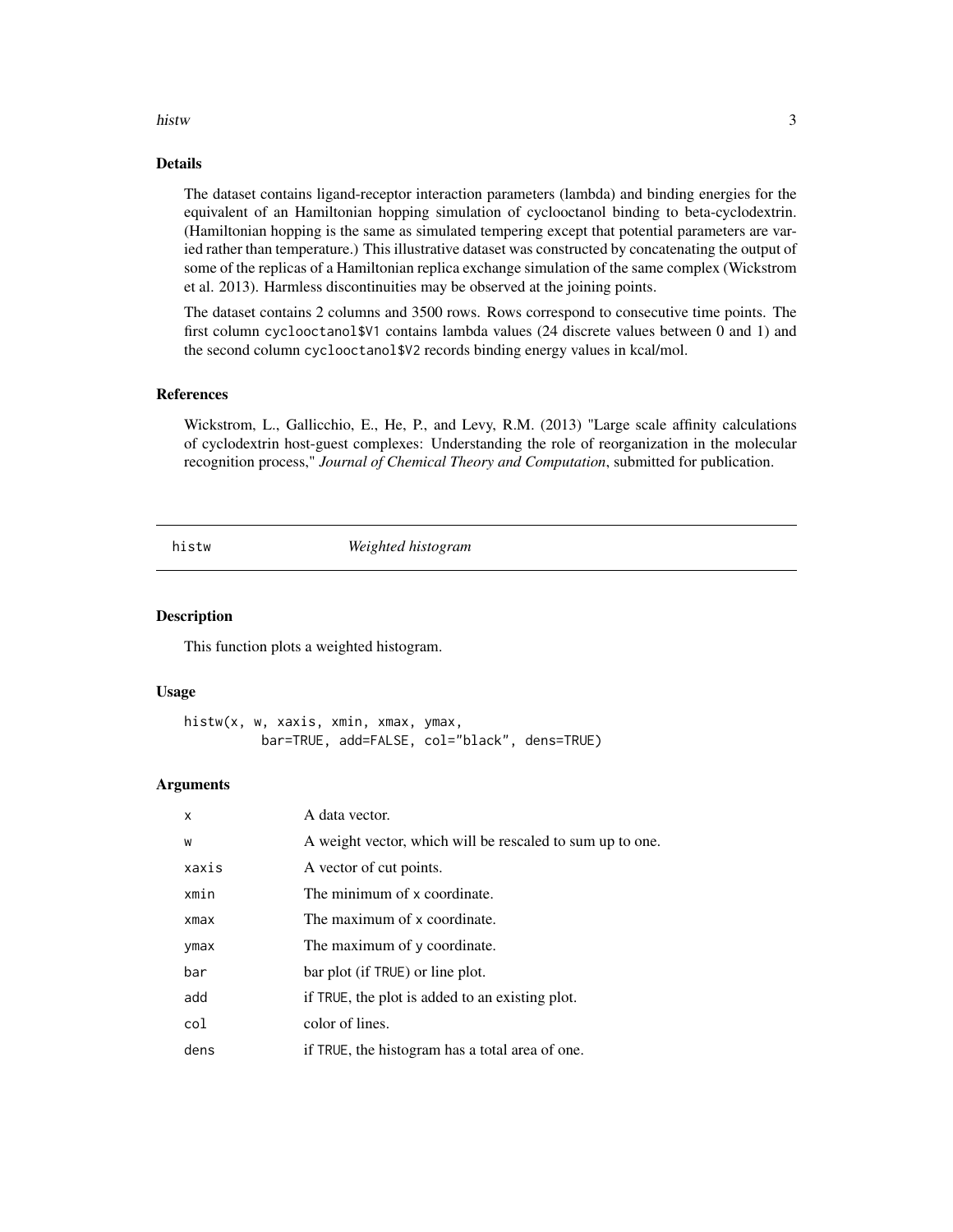#### References

Tan, Z., Gallicchio, E., Lapelosa, M., and Levy, R.M. (2012) "Theory of binless multi-state free energy estimation with applications to protein-ligand binding," *Journal of Chemical Physics*, 136, 144102.

#### Examples

```
# Boltzmann constant
bet <- 1.0/(0.001986209*300.0)
# negative potential function
npot.fcn <- function(x, lam)
   -bet*lam*x
# read data (soft.core)
lam <- c(0.0, 0.001, 0.002, 0.004, 0.006, 0.008, 0.01, 0.02, 0.06, 0.1,
         0.25, 0.5, 0.75, 0.9, 1.0)
m <- length(lam)
data(ligand2.soft)
lig.data <- ligand2.soft$V1
size \leq rep(1000, m)
N < - sum(size)
# compute negative potential
neg.pot \leq maxrix(0, N,m)for (j in 1:length(lam))
  neg.pot[,j] <- npot.fcn(x=lig.data, lam=lam[j])
# estimate free energies
out <- uwham(logQ=neg.pot, size=size, fisher=TRUE)
-out$ze/bet + 0.71
sqrt(out$ve)/bet
# the bins used to construct weighted histograms
bins \leq seq(-35, 400, 2.5)
grid \leftarrow c(bins, 2e+3)W < - out$W /N
par(mfrow=c(1,2))
# Plot the weighted histograms at two lambdas
histw(lig.data, w=W[,8], xaxis=grid, xmin=-35, xmax=200, ymax=.1)
histw(lig.data, w=W[,10], xaxis=grid, xmin=-35, xmax=200, ymax=.1,
      bar=0, add=TRUE, col="red")
```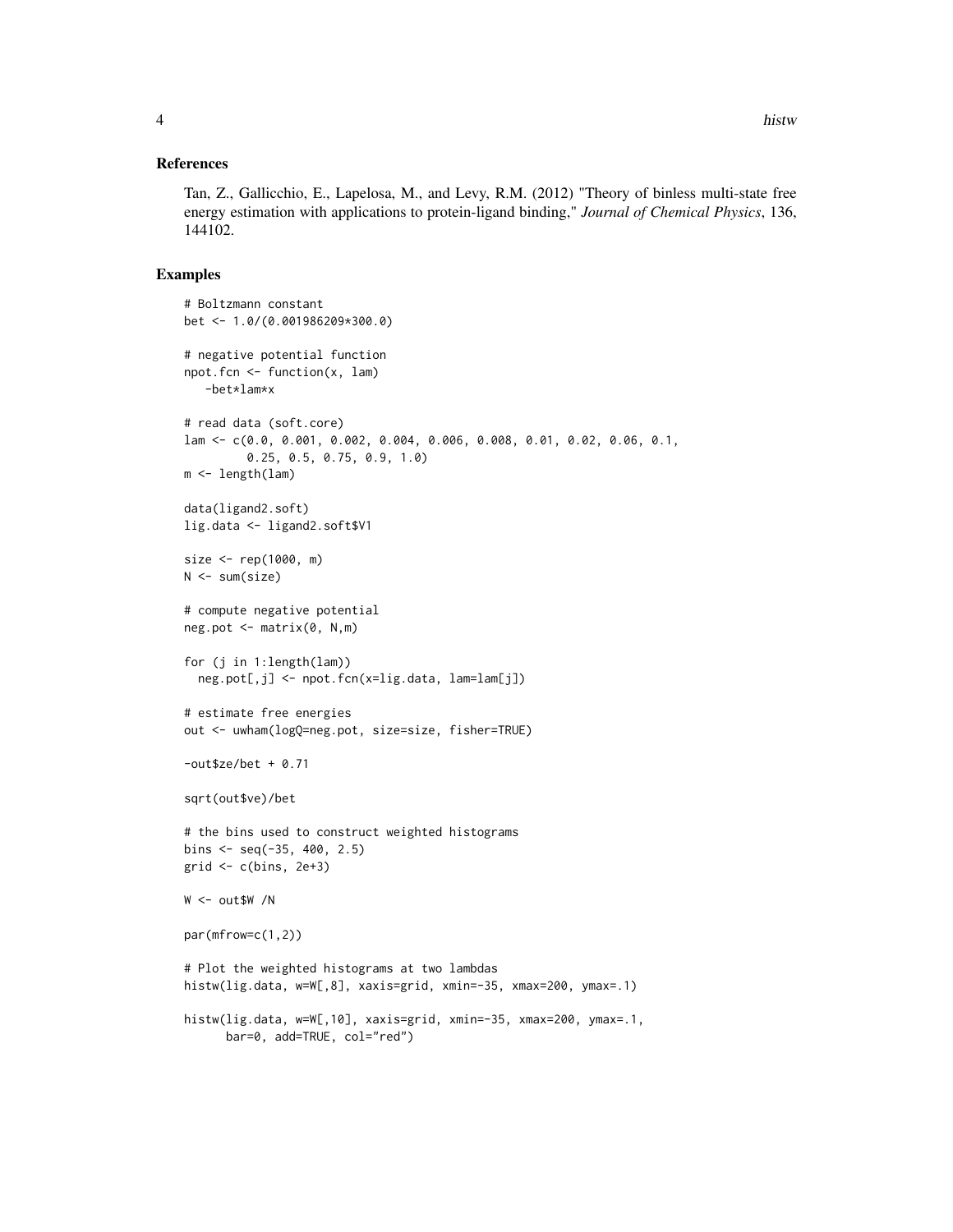#### <span id="page-4-0"></span>insert 5

```
# plot the raw histogram and weighted histogram
histw(lig.data[ (5*1000+1):(6*1000) ], w=rep(1,1000),
      xaxis=grid, xmin=-35, xmax=200, ymax=.04)
histw(lig.data, w=W[,6], xaxis=grid, xmin=-35, xmax=200, ymax=.04,
      bar=0, add=TRUE, col="red")
```
## insert *Inserting a value into a vector*

## Description

This inserts a value  $\times\emptyset$  at d-th position of x.

#### Usage

insert(x, d,  $x0 = 0$ )

## Arguments

| x  | A vector.               |
|----|-------------------------|
| d  | A position in x.        |
| xØ | A value to be inserted. |

## Value

The resulting vector.

<span id="page-4-1"></span>

| ligand2.hard | A dataset of binding energies obtained with a conventional interaction |
|--------------|------------------------------------------------------------------------|
|              | potential                                                              |

## Description

A dataset for protein-ligand binding with an unmodified energy function.

## Usage

data(ligand2.hard)

## Format

A data frame containing 1 column and 18000 rows.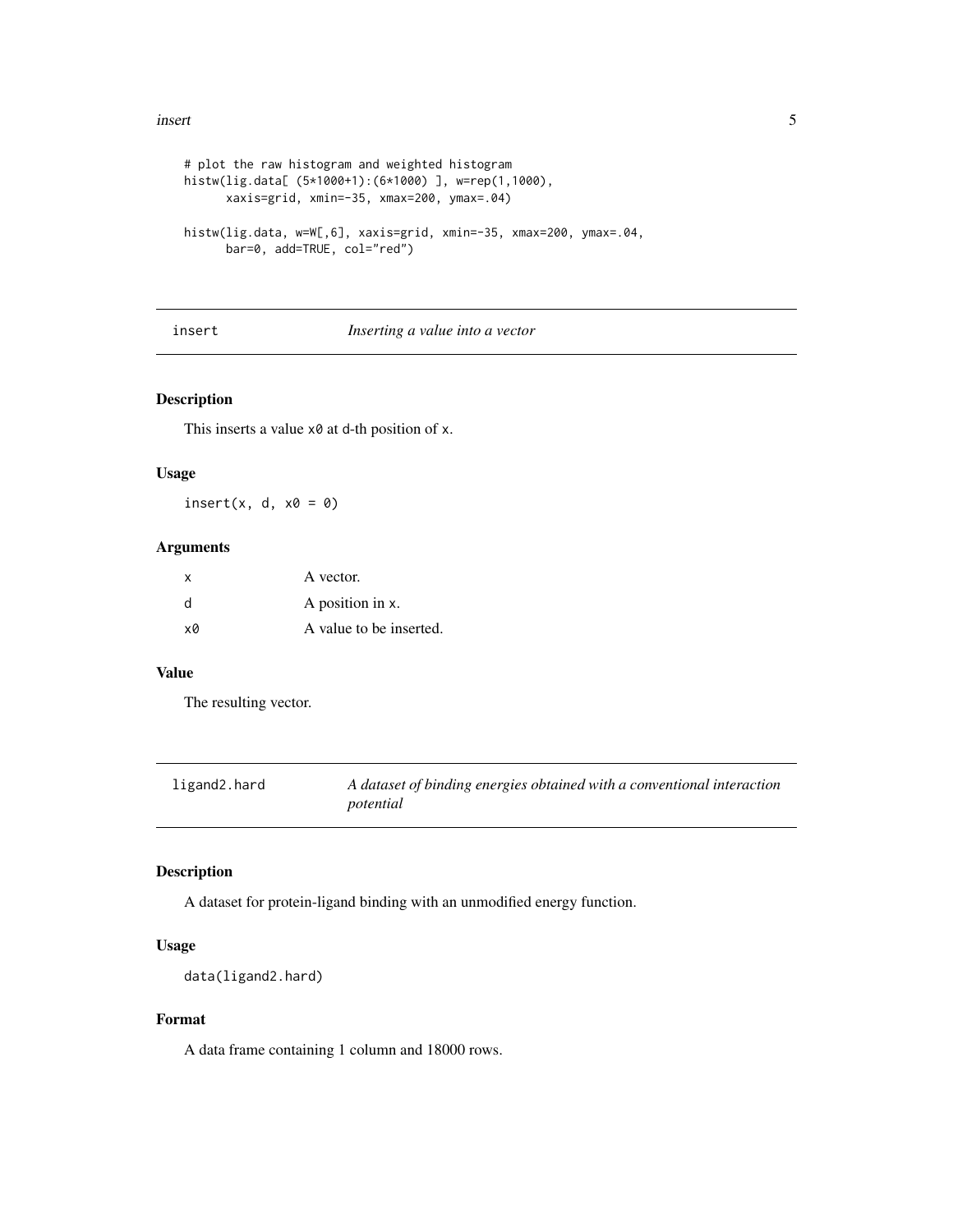#### Details

The dataset contains binding energies (in kcal/mol) for the ligand 2/FKBP complex with an unmodified energy function, simulated using replica exchange with 18 lambda values (Tan et al. 2012).

Suppose that the dataset is converted to a 1000 x 18 matrix as follows.

```
data(ligand2.hard)
lig.data <- matrix(ligand2.hard$V1, nrow=1000)
```
The 18 columns of lig.data correspond to the raw output of the 18 replicas. A replica is defined as a continuous replica exchange molecular dynamics thread with variable lambda (exchanges are performed by swapping lambda values rather than coordinates). The 1000 rows represent as many sequential time points during the replica exchange trajectory. Each row contains binding energies from each replica taken at the same simulation time (synchronous sampling).

#### References

Tan, Z., Gallicchio, E., Lapelosa, M., and Levy, R.M. (2012) "Theory of binless multi-state free energy estimation with applications to protein-ligand binding," *Journal of Chemical Physics*, 136, 144102.

<span id="page-5-1"></span>ligand2.soft *A dataset of binding energies with a soft-core interaction potential*

#### Description

A dataset for protein-ligand binding with a soft energy function.

#### Usage

```
data(ligand2.soft)
```
#### Format

A data frame containing 1 column and 15000 rows.

## Details

The dataset contains binding energies (in kcal/mol) for the ligand 2/FKBP complex with a soft-core interaction energy function, simulated using replica exchange with 15 lambda values (Tan et al. 2012).

Suppose that the dataset is converted to a 1000 x 15 matrix as follows.

```
data(ligand2.soft)
lig.data <- matrix(ligand2.soft$V1, nrow=1000)
```
<span id="page-5-0"></span>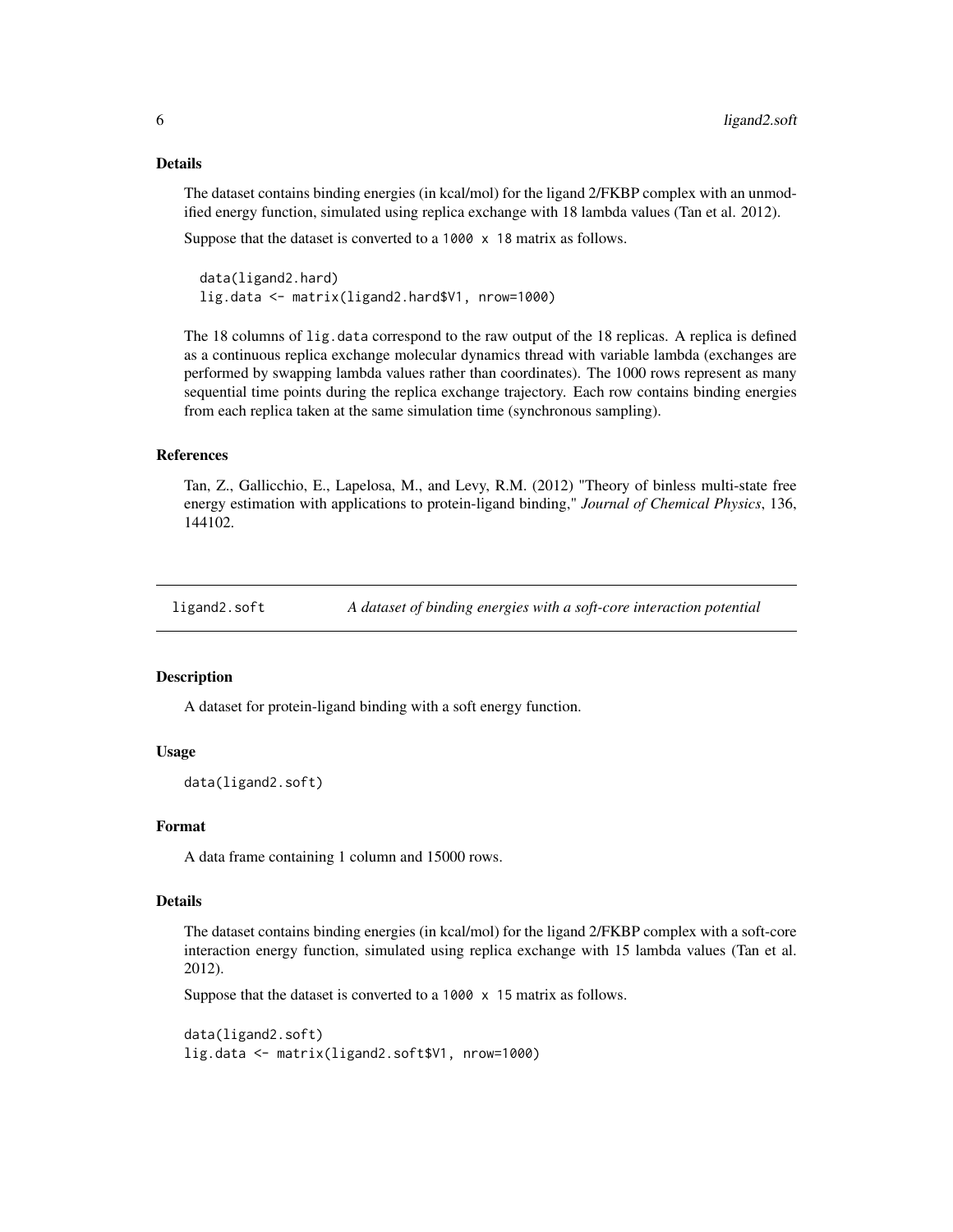#### <span id="page-6-0"></span>obj.fcn 7

The 15 columns of lig.data correspond to the 15 lambda states from smallest (lambda=0) to largest (lambda=1). The data were obtained by reordering by lambda the raw output of the molecular dynamics replicas at each observation time. A replica is defined as a continuous replica exchange molecular dynamics thread with variable lambda (exchanges are performed by swapping lambda values rather than coordinates). The 1000 rows represent as many sequential time points during the replica exchange trajectory. Each row contains binding energies from each replica taken at the same simulation time (synchronous sampling).

## References

Tan, Z., Gallicchio, E., Lapelosa, M., and Levy, R.M. (2012) "Theory of binless multi-state free energy estimation with applications to protein-ligand binding," *Journal of Chemical Physics*, 136, 144102.

## obj.fcn *The objective function for UWHAM*

#### Description

This function computes the objective function, its gradient and its hessian matrix for UWHAM.

#### Usage

obj.fcn(ze, logQ, size, base)

#### Arguments

| ze   | A vector of log-normalizing constants (or free energies) for the sampled ther-<br>modynamic states.           |
|------|---------------------------------------------------------------------------------------------------------------|
| logQ | The matrix of log of unnormalized density ratios for the sampled thermody-<br>namic states over the baseline. |
| size | A vector giving the individual sample sizes for the sampled thermodynamic<br>states.                          |
| base | The baseline index.                                                                                           |

#### Details

The objective function is convex as discussed in Tan et al. (2012). See also Gill et al. (1998) for related results on biased sampling models.

| value    | The value of the objective function.      |
|----------|-------------------------------------------|
| gradient | The gradient of the objective function.   |
| hessian  | The hessian matrix of objective function. |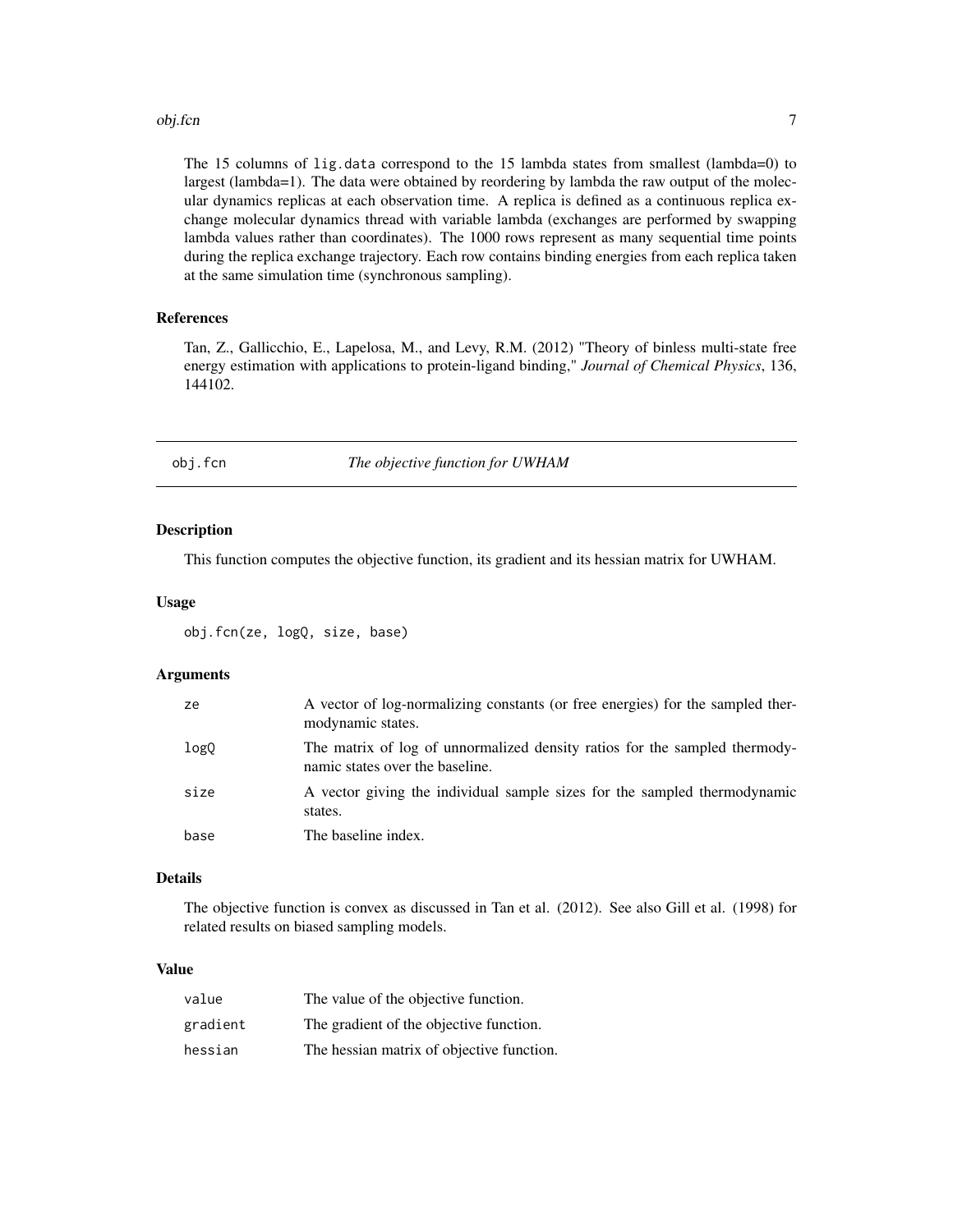#### <span id="page-7-0"></span>References

Gill, R., Vardi, Y., and Wellner, J. (1998) "Large sample theory of empirical distributions in biased sampling models," *Annals of Statistics*, 16, 1069–1112.

Tan, Z., Gallicchio, E., Lapelosa, M., and Levy, R.M. (2012) "Theory of binless multi-state free energy estimation with applications to protein-ligand binding," *Journal of Chemical Physics*, 136, 144102.

<span id="page-7-1"></span>

n *Unbinned weighted histogram analysis method (UWHAM) for estimating free energies*

#### Description

This function implements UWHAM for estimating log-normalizing constants (or free energies) and expectations from multiple distributions (such as multiple generalized ensembles) as described in Tan et al. (2012).

#### Usage

```
uwham(label=NULL, logQ, size=NULL, base = NULL, init = NULL,
     fisher = TRUE)
```
#### Arguments

| label  | A vector of length N of labels between 1 to M such that label[i]=j when ith<br>observation is obtained from jth thermodynamic state; either label or size<br>must be provided; if fisher=FALSE and if label=NULL, then label is set such<br>that the first size[1] observations are assumed to be from state 1, the next<br>$size[2]$ observations from state 2, etc. |
|--------|-----------------------------------------------------------------------------------------------------------------------------------------------------------------------------------------------------------------------------------------------------------------------------------------------------------------------------------------------------------------------|
| logQ   | N x M matrix of log unnormalized densities (such as $1/kT$ times negative po-<br>tential energies), where N is the total sample size, i.e., sum(size), and M is the<br>number of thermodynamic states for which free energies are to be computed; the<br>ith row of logQ correspond to ith observations and the jth column correspond<br>to jth thermodynamic state.  |
| size   | A vector of length M, giving the individual sample sizes for the M thermodynamic<br>states, ordered as the columns of logQ; if NULL, then label is required and used<br>to compute size.                                                                                                                                                                              |
| base   | The baseline index, between 1 to M, for the thermodynamic state (with sample<br>size $>0$ ) whose free energy is set to 0; if NULL, then base is set to the first index<br>j such that $size[j] > 0$ .                                                                                                                                                                |
| init   | A vector of length M, giving the initial values of the log-normalizing constants<br>(or log of the partition functions); if NULL, then init is set to the zero vector.                                                                                                                                                                                                |
| fisher | Logical; if NULL, no variance estimation; if TRUE, variance estimation is based<br>on Fisher information; if FALSE, variance estimation is based on the Sandwich<br>variance formula (see the details).                                                                                                                                                               |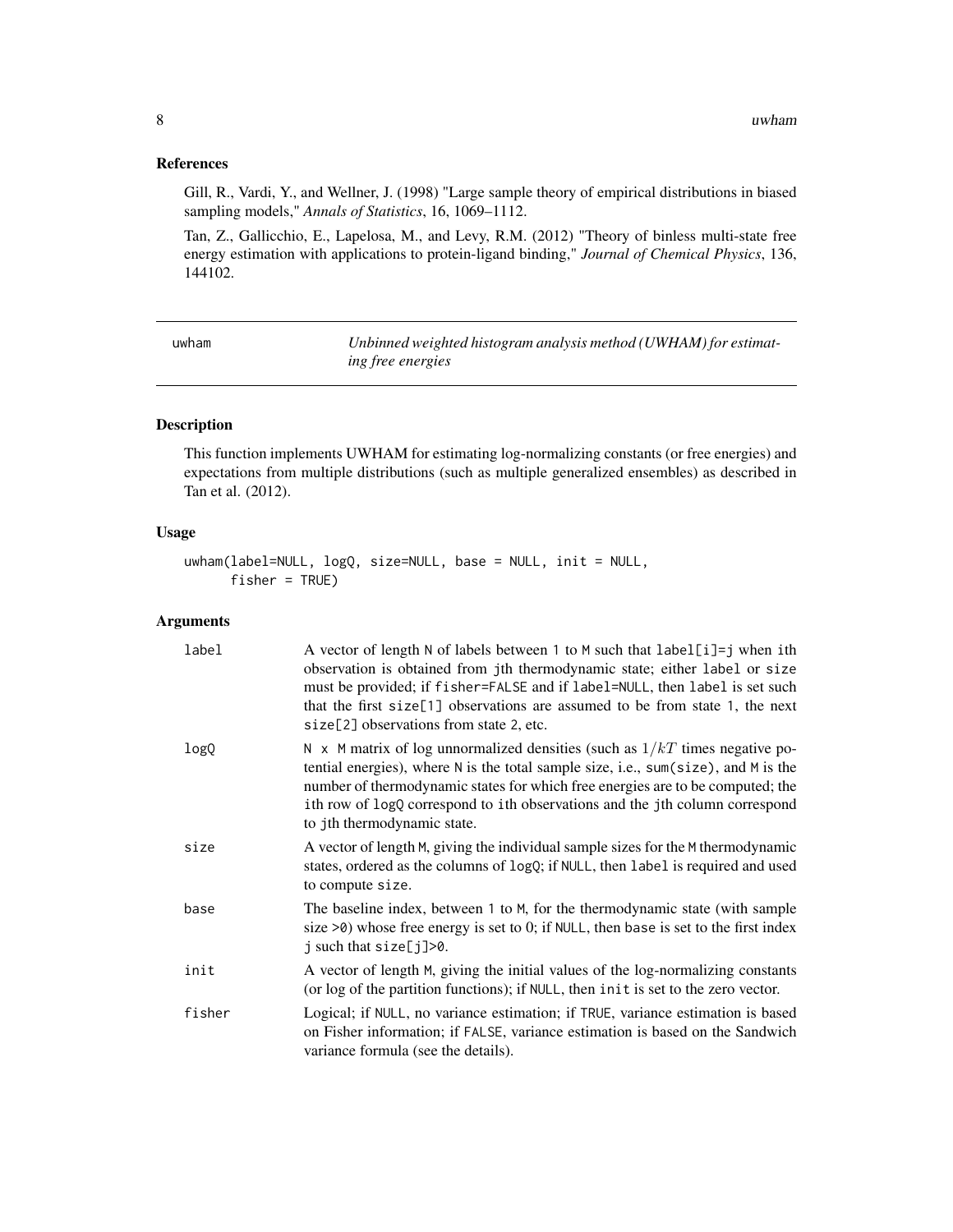#### <span id="page-8-0"></span>uwham 9

#### Details

The UWHAM method results from a number of interesting, sometimes independent, developments in physics and statistics. See Kong et al. (2003) for a formal statistical treatment along with earlier references, and Tan et al. (2012) for a more accessible account, presenting the method as a binless extension of the Weighted Histogram Analysis Method (WHAM) widely known in physics and chemistry (e.g., Ferrenberg and Swendsen 1989). The possibility of obtaining free energies from a binless extension of WHAM was noticed by various authors (e.g., Kumar et al. 1992; Newman & Barkema 1999). The binless method was later reintroduced by Shirts & Chodera (2008) to the physics literature and was called the Multi-state Bennet Acceptance Ratio method (MBAR) because it can be interpreted as a multi-state extension of the Bennet Acceptance Ratio (BAR) method. An implementation of MBAR in the Python language developed by Shirts & Chodera is freely available (see https://simtk.org/home/pymbar). The UWHAM package, while adopting an alternative numerical approach, provides identical point estimates compared to the MBAR Python package. In addition, the UWHAM package provides variance estimation based on variance formulas without using generalized inverses or, for correlated data, by block bootstrap.

A typical application of UWHAM involves the computation of the relative free energies of a series of thermodynamic states differing in environmental conditions (temperature for example) and/or Hamiltonian parameters (such as the strength of biasing potentials) from data collected at these thermodynamic states. The method takes as input the reduced energies (such as the inverse temperature times the negative of the potential energy for canonical ensembles differing in temperature) of the observations at all thermodynamic states of interest. In addition to the free energies, the output includes estimates of the thermodynamic weights of the observations for all states to be used for thermodynamic reweighting calculations.

The UWHAM method is statistically optimal in yielding the smallest asymptotic variances, provided that the individual samples are independent and the observations in each sample are also independent (Tan 2004).

To compute point estimates, the method is implemented here by minimizing a convex objective function, as described in Tan et al. (2012). This approach can be more effective than solving the nonlinear equations by the self-consistency or the Newton-Raphson algorithm. Currently, the optimization is done by using the R package *trust*.

Variance estimation provided here is based on the Fisher information or the Sandwich variance formula, as presented in Tan et al. (2012). In contrast with the Sandwich formula, the Fisher information based formula does not require labels indicating which thermodynamic state each observation is obtained from (see the dataset [ligand2.hard](#page-4-1)). The analytical variance formulas are consistent when the observations are considered independent. Alternatively, variance estimation can be done by block bootstrap, implemented in [uwham.boot](#page-13-1).

| ze | The vector of estimated log-normalizing constants (or log of the partition func-<br>tions).                |
|----|------------------------------------------------------------------------------------------------------------|
| ve | The vector of estimated variances for ze, if f i sher!=NULL.                                               |
| Ve | The estimated variance-covariance matrix for ze, if fisher!=NULL.                                          |
| W  | The N x M matrix of UWHAM weights for each of the N observations at each of<br>the M thermodynamic states. |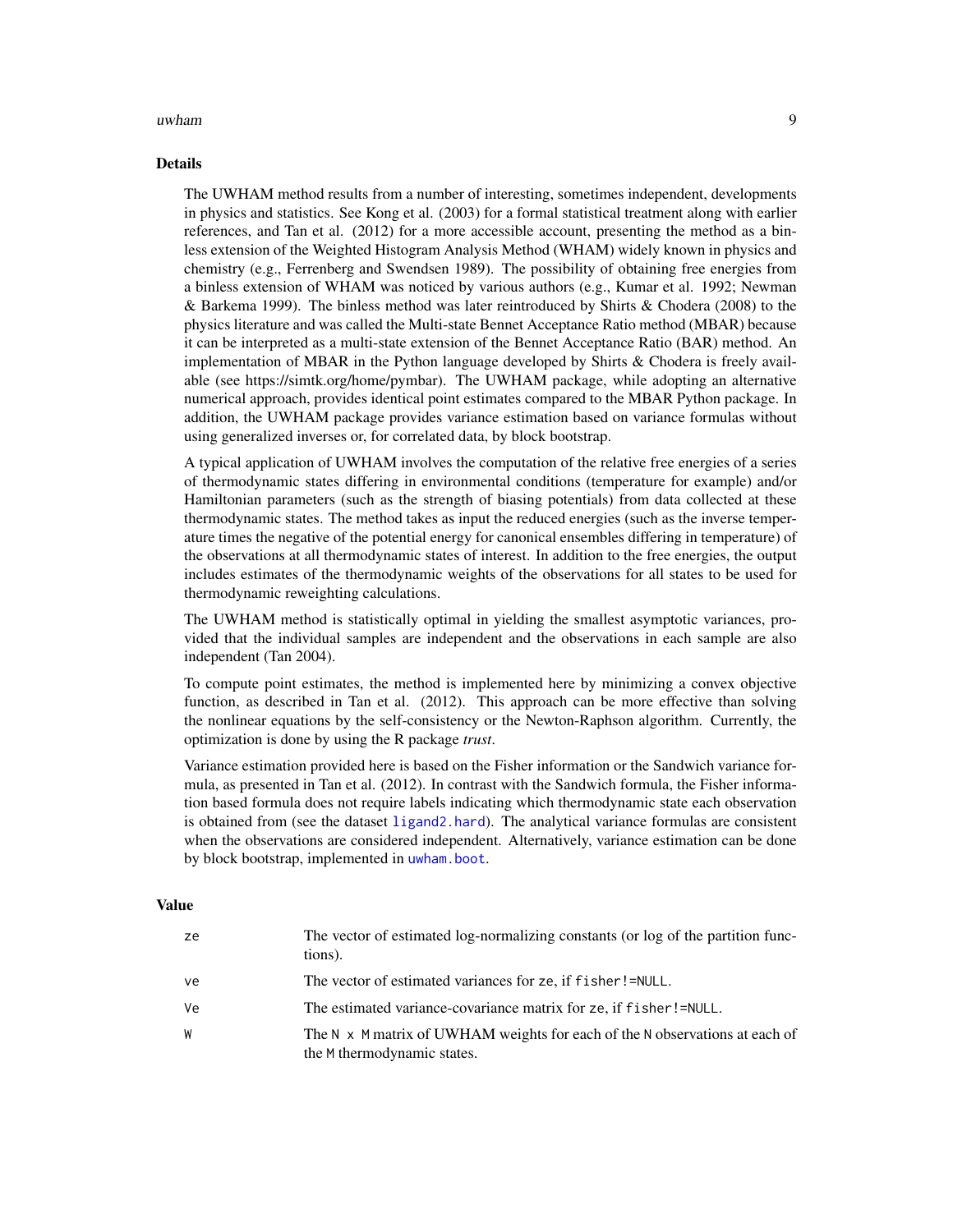10 uwham the contract of the contract of the contract of the contract of the contract of the contract of the contract of the contract of the contract of the contract of the contract of the contract of the contract of the c

| check | The column averages of $W[\,$ , sampled]; the elements of check should be equal<br>to 1 to indicate a valid convergence of <i>trust</i> . |
|-------|-------------------------------------------------------------------------------------------------------------------------------------------|
| out   | The output of <i>trust</i> used to minimize the objective function; see help(trust).                                                      |
| label | Same as argument label.                                                                                                                   |
| size  | Same as argument size.                                                                                                                    |
| base  | Same as argument base.                                                                                                                    |
|       |                                                                                                                                           |

#### References

Ferrenberg, A.M. and Swendsen, R.H. (1989) "Optimized Monte Carlo data analysis," *Physics Review Letters*, 63, 1195-1198.

Kong, A., McCullagh, P., Meng, X.-L., Nicolae, D., and Tan, Z. (2003) "A theory of statistical models for Monte Carlo integration" (with discussion), *Journal of the Royal Statistical Society*, Ser. B, 65, 585-618.

Kumar, S., Bouzida, D., Swendsen, R.H., Kollman, P.A. and Rosenberg, J.M. (1992) "The Weighted Histogram Analysis Method for free-energy calculations on biomolecules. I. The method," *Journal of Computational Chemistry*, 13, 1011-1021.

Newman, M.E.J. and Barkema, G.T. (1999) *Monte Carlo Methods in Statistical Physics*, Oxford University Press, New York.

Shirts, M.R. and J. D. Chodera, J.D. (2008) "Statistically optimal analysis of samples from multiple equilibrium states," *Journal of Chemical Physics*, 129, 124105.

Tan, Z. (2004) "On a likelihood approach for Monte Carlo integration," *Journal of the American Statistical Association*, 99, 1027-1036.

Tan, Z., Gallicchio, E., Lapelosa, M., and Levy, R.M. (2012) "Theory of binless multi-state free energy estimation with applications to protein-ligand binding," *Journal of Chemical Physics*, 136, 144102.

#### Examples

```
#######################################
############## example 1 ##############
#######################################
```
# This example illustrates the calculation of the standard free energy # of binding of a ligand to a protein receptor by means of an alchemical # perturbation potential of the form lambda\*binding\_energy(r), where # lambda is a scaling parameter (lambda=0 corresponds to the # protein-ligand uncoupled state, and lambda=1 corresponds to the # coupled state) and binding\_energy(r) is the (solvent averaged) # potential energy of conformation r of the complex relative to one in # which the receptor and the ligand are rigidly displaced at infinite # separation. See Gallicchio et al., J. Chem. Theory Comput. 6, # 2961-2977 (2010), and Tan et al. J. Chem. Phys., 136, 144102 (2012).

```
# Inverse temperature beta, in kcal/mol^-1
bet <- 1.0/(0.001986209*300.0)
```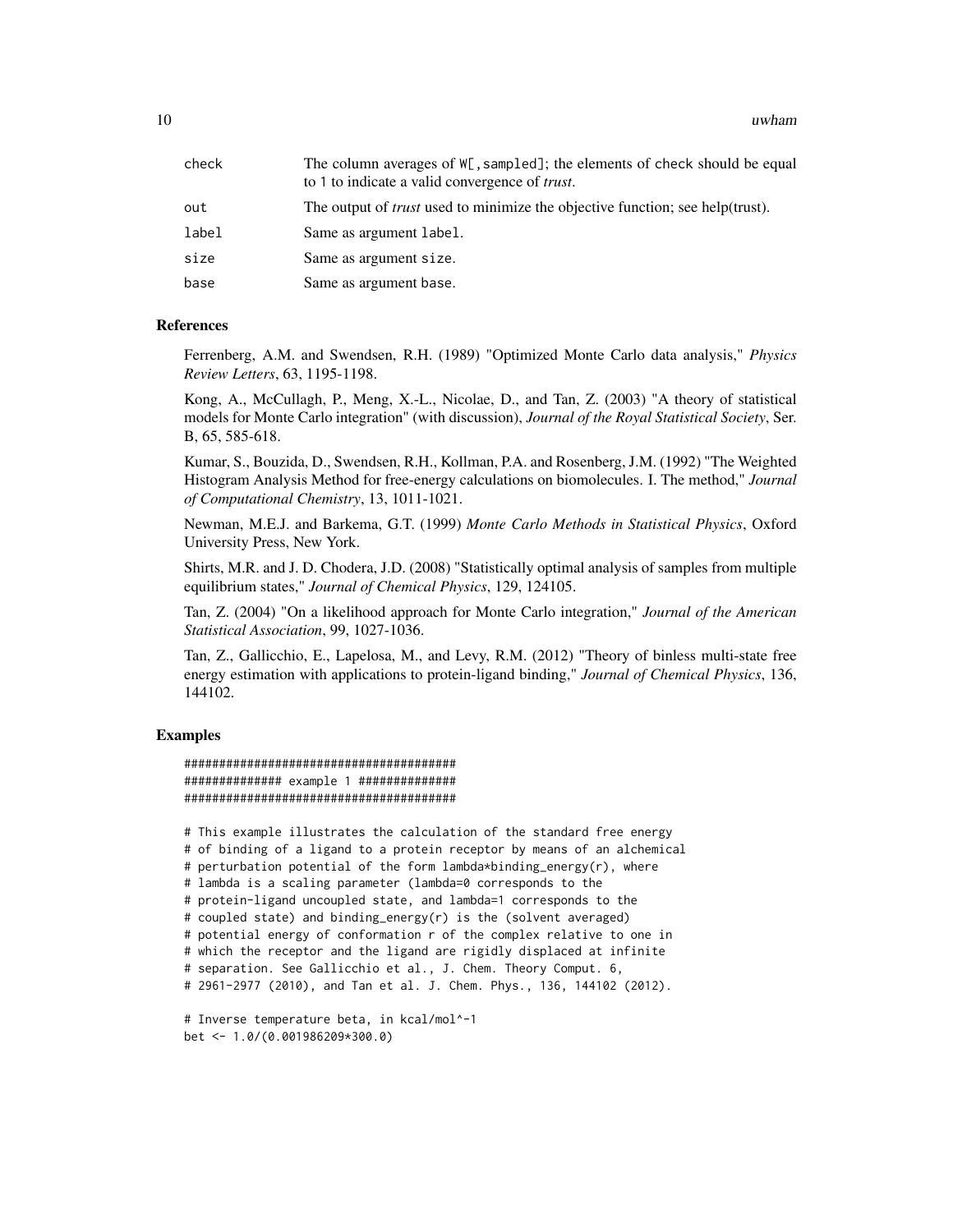#### uwham 11

```
# negative reduced potential function -beta*lambda*binding_energy.
# "x" is the binding energy of a structure of the complex and "lam" the
# value of lambda at which to compute the reduced energy
npot.fcn <- function(x, lam)
   -bet*lam*x
# values of lambda for the calculation with a "hard-core" potential
lam <- c(0.0, 0.000000001, 0.00000001, 0.0000001, 0.000001, 0.00001, 0.0001,
         0.001, 0.01, 0.1, 0.15, 0.25, 0.35, 0.5, 0.6, 0.75, 0.9, 1.0)
#number of alchemical states
m <- length(lam)
# load binding energies
data(ligand2.hard)
lig.data <- ligand2.hard$V1
# 1000 observations at each lambda state
size <- rep(1000, m)
# total sample size
N < - sum(size)
# compute negative potential of each observation at each lambda state
neg. pot \leq maxrix(0, N,m)for (j in 1:length(lam))
  neg.pot[,j] <- npot.fcn(x=lig.data, lam=lam[j])
# estimate free energies using UWHAM
out <- uwham(logQ=neg.pot, size=size, fisher=TRUE)
# convergence diagnosis: the elements should be equal to 1
out$check
# the "ze" values are dimensionless free energies, that is the
# log of the partition functions (log Z).
# To obtain thermodynamic free energies, multiply by -kT.
# 0.71 kcal/mol is the standard state correction; see
# Lapelosa et al. J Chem Theory Comput, 8, 44-60 (2012).
-out$ze/bet + 0.71
# variances of free energies from Fisher information
sqrt(out$ve)/bet
# perform block bootstrap for free energies to take into account
# time correlations in the binding energy data
# To save time for package checking, this is not run.
#out.boot <- uwham.boot(proc.type="parallel", block.size=50, boot.size=100,
# logQ=neg.pot, size=size)
#
#-out.boot$ze/bet + 0.71
#sqrt(out.boot$ve)/bet
```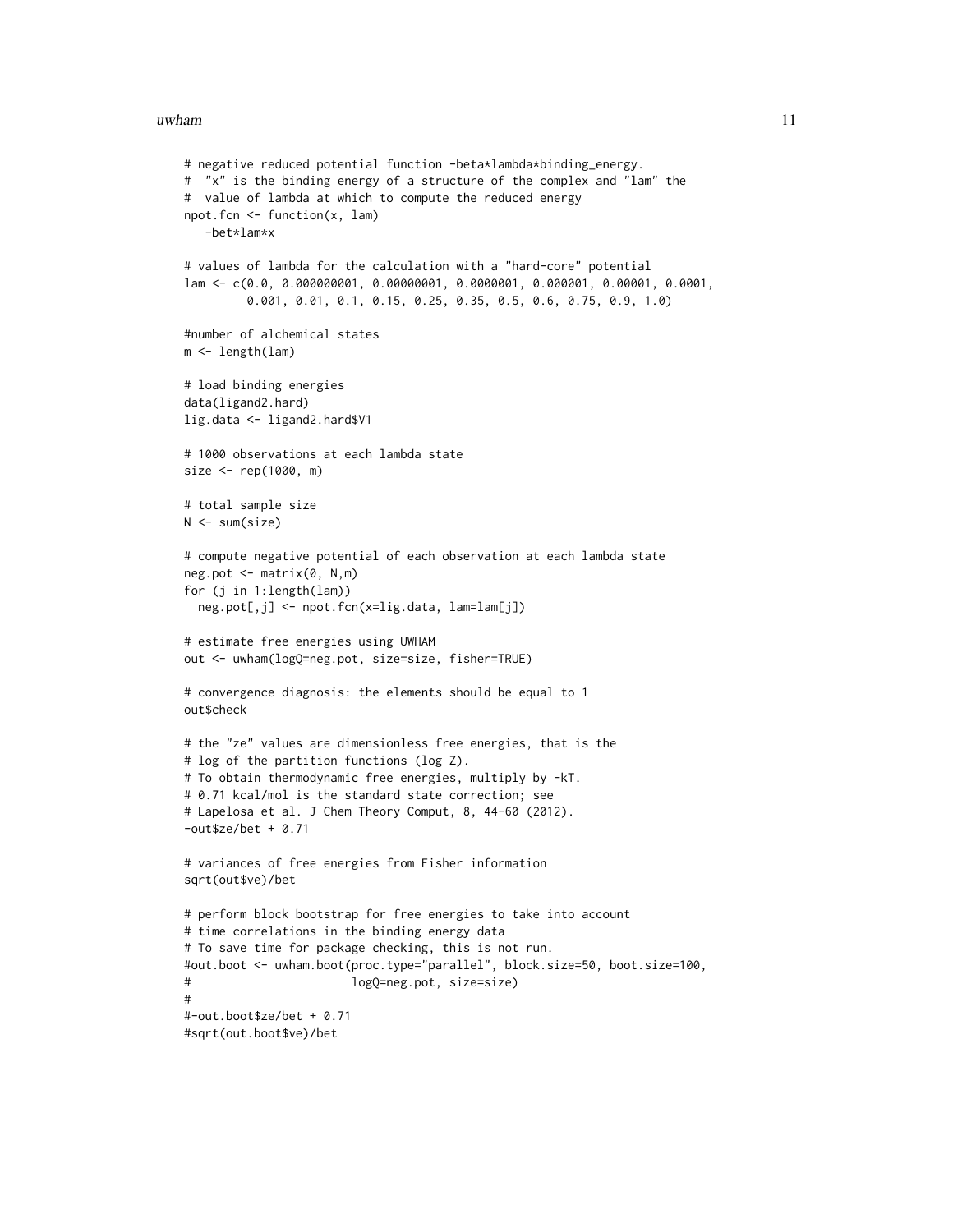```
# estimation of average binding energies and variances
# at lambda = 0.6, 0.75, 0.9, 1.0
state <- 15:18
out.phi <- uwham.phi(phi=lig.data, state=state, out.uwham=out, fisher=TRUE)
out.phi$phi
out.phi$phi.v
# block bootstrap for both free energies and expectations
# To save time for package checking, this is not run.
#out.boot <- uwham.boot(proc.type="parallel", block.size=50, boot.size=100,
# logQ=neg.pot, size=size,
# phi=lig.data, state=state)
#
#out.boot$phi
#out.boot$phi.v
################################################
## example 2 (unequal and zero sample sizes) ###
################################################
# same calculation as above but with a "soft-core" potential and
# illustrating the ability to compute free energies and expectations
# for states with unequal sample sizes including those with
# zero sample sizes (or states that have not been sampled).
# See Tan et al. J. Chem. Phys., 136, 144102 (2012).
rm(list=ls())
# inverse temperature
bet <- 1.0/(0.001986209*300.0)
# negative potential function
npot.fcn <- function(x, lam)
   -bet*lam*x
# read data (soft core)
lam <- c(0.0, 0.001, 0.002, 0.004, 0.006, 0.008, 0.01, 0.02, 0.06, 0.1,
         0.25, 0.5, 0.75, 0.9, 1.0)
m <- length(lam)
data(ligand2.soft)
lig.data <- ligand2.soft$V1
### unequal and zero sample sizes
size \leq c( rep(1000, 5), rep(500, 3), rep(0, 2), rep(1000,5))
subs <- c(rep(TRUE, 5000), rep(c(rep(TRUE,500),rep(FALSE,500)), 3),
         rep(FALSE, 2000), rep(TRUE,5000))
lig.data <- lig.data[subs]
N <- sum(size)
# compute negative potential
```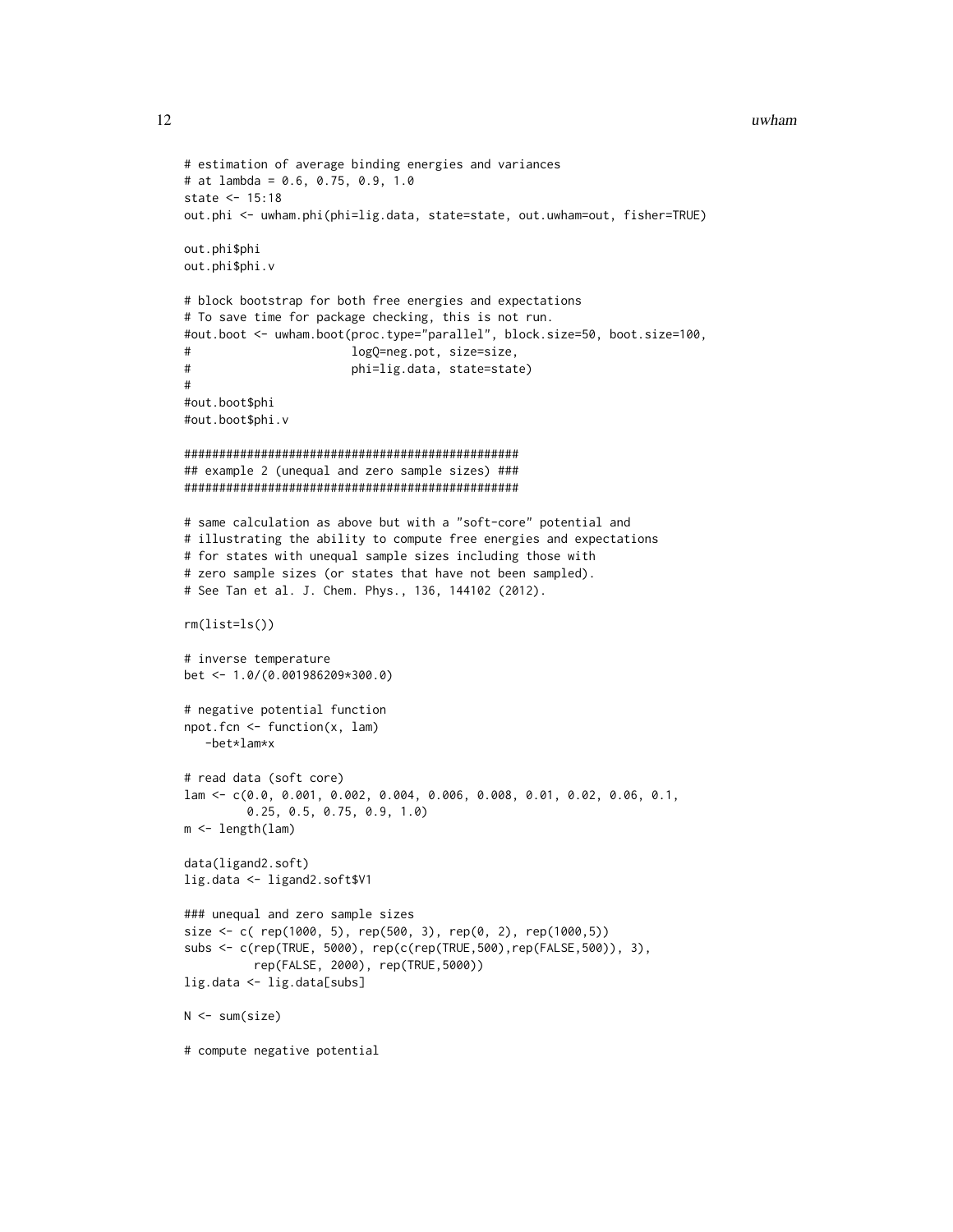#### $uwham$  13

```
neg.pot <- matrix(0, N,m)
for (j in 1:length(lam))
 neg.pot[,j] <- npot.fcn(x=lig.data, lam=lam[j])
# estimate free energies
out <- uwham(logQ=neg.pot, size=size, fisher=TRUE)
-out$ze/bet + 0.71
sqrt(out$ve)/bet
# block bootstrap for free energies,
# pretending that the data are generated from independent chains.
# To save time for package checking, this is not run.
#out.boot <- uwham.boot(proc.type="indep",
# block.size=rep(50,m-2), boot.size=100,
# logQ=neg.pot, size=size)
#
#-out.boot$ze/bet + 0.71
#sqrt(out.boot$ve)/bet
#######################################
## example 3 (serial tempering data) ##
#######################################
rm(list=ls())
# inverse temperature
bet <- 1.0/(0.001986209*300.0)
# negative potential function
npot.fcn <- function(x, lam)
  -bet*lam*x
# lambda states
lam <- c(0.0,0.001,0.002,0.004,0.005,0.006,0.008,0.01,0.02,0.04,
         0.07,0.1,0.25,0.5,0.55,0.6,0.65,0.7,0.75,0.8,
        0.85,0.9,0.95,1.0)
m <- length(lam)
# loads cyclooctanol dataset
data(cyclooctanol)
lig.data <- cyclooctanol$V2
# sample size
N <- length(lig.data)
# state labels based on lambda values
# note that labels=1:m, not 0:(m-1)
state.labels <- factor(cyclooctanol$V1, labels=1:m)
# compute negative potential
neg.pot <- matrix(0, N,m)
for (j in 1:m)
```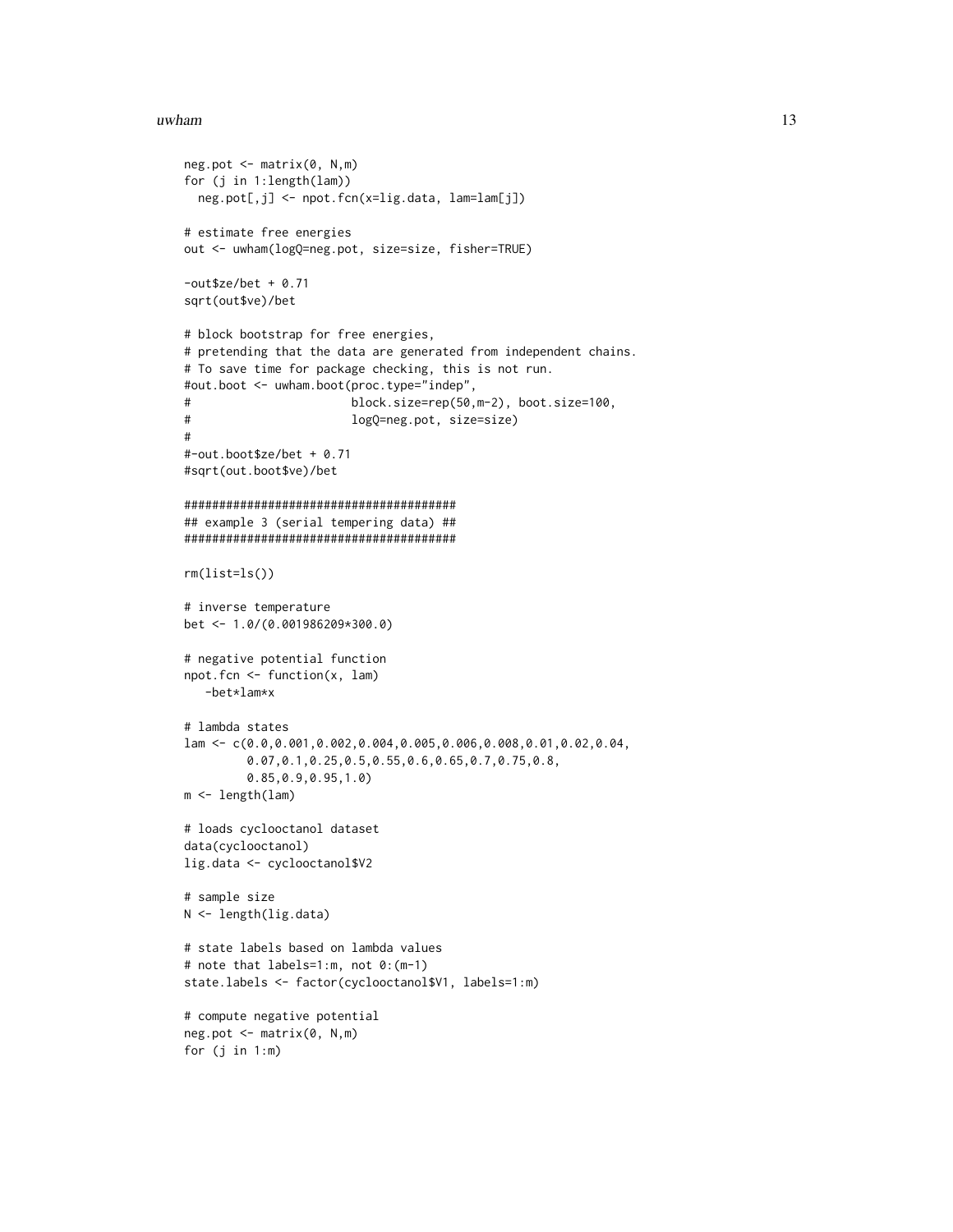```
neg.pot[,j] <- npot.fcn(x=lig.data, lam=lam[j])
# estimate free energies, note that size=NULL because label is given
out <- uwham(label=state.labels, logQ=neg.pot, fisher=TRUE)
# free energies as a function of lambda, 0.36 kcal/mol is a standard
# state correction
-out$ze/bet + 0.36
sqrt(out$ve)/bet
# block bootstrap for free energies, note that proc.type="serial"
# for simulated tempering data.
# To save time for package checking, this is not run.
#out.boot <- uwham.boot(proc.type="serial", block.size=10, boot.size=100,
# label=state.labels, logQ=neg.pot)
#
#-out.boot$ze/bet + 0.36
#sqrt(out.boot$ve)/bet
```
<span id="page-13-1"></span>uwham.boot *Variance estimation for UWHAM based on block bootstrap*

#### Description

This function implements variance estimation based on block bootstrap for UWHAM estimates of free energies and expectations.

#### Usage

```
uwham.boot(proc.type, block.size, boot.size, seed = 0,
          label = NULL, logQ, size=NULL, base = NULL, init = NULL,
          phi = NULL, state = NULL)
```
#### Arguments

| proc.type  | Type of simulation, "indep" for independent chains at the thermodynamic states,<br>"parallel" for (synchronous) parallel tempering, or "serial" for (single-<br>chain) serial tempering (see the details).                                                                                      |
|------------|-------------------------------------------------------------------------------------------------------------------------------------------------------------------------------------------------------------------------------------------------------------------------------------------------|
| block.size | A vector of length $m = sum(size > 0)$ (or recycled to be so), giving possibly differ-<br>ent block sizes for the m sampled thermodynamic states if proc. type="indep",<br>or a scalar (or truncated to the first element), giving a single block size if proc. type="parallel"<br>or "serial". |
| boot.size  | The number of bootstrap replications.                                                                                                                                                                                                                                                           |
| seed       | Seed for random number generation.                                                                                                                                                                                                                                                              |
| label      | A vector of length N of labels between 1 to M such that $label[i]=j$ when ith ob-<br>servation is obtained from jth thermodynamic state; either label or size must<br>be provided if proc.type="indep" or "parallel"; label must be provided<br>but size is optional if proc. type="serial".    |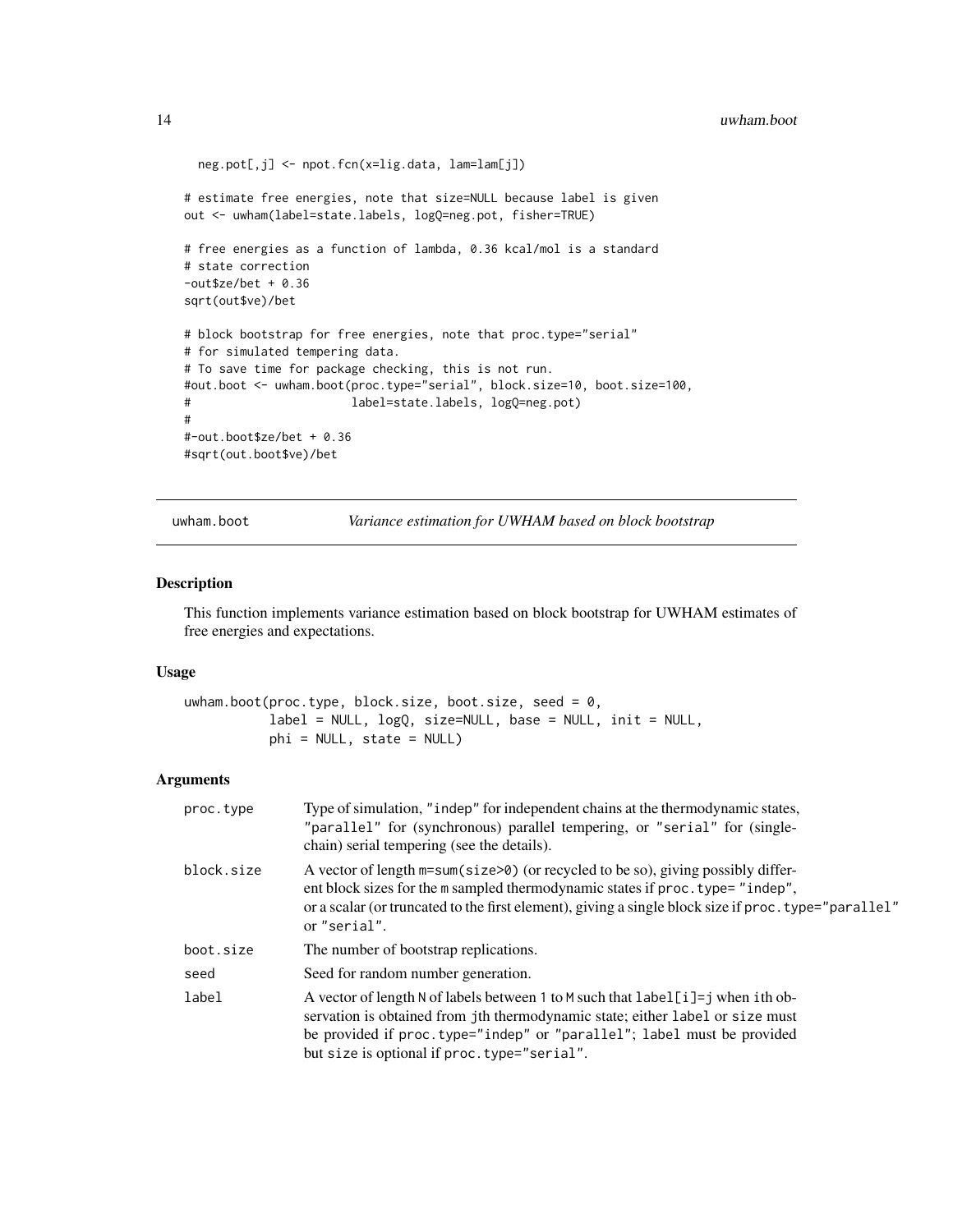#### <span id="page-14-0"></span>uwham.boot 15

| logQ  | N x M matrix of log unnormalized densities (such as $1/kT$ times negative po-<br>tential energies), where N is the total sample size, i.e., sum(size), and M is the<br>number of thermodynamic states for which free energies are to be computed; the<br>ith row of logQ correspond to ith observations and the jth column correspond<br>to jth thermodynamic state. |
|-------|----------------------------------------------------------------------------------------------------------------------------------------------------------------------------------------------------------------------------------------------------------------------------------------------------------------------------------------------------------------------|
| size  | A vector of length M, giving the individual sample sizes for the M thermodynamic<br>states, ordered as the columns of logQ; if NULL, then label is required and used<br>to compute size.                                                                                                                                                                             |
| base  | The baseline index, between 1 to M, for the thermodynamic state (with sample<br>size $>0$ ) whose free energy is set to 0; if NULL, then base is set to the first index<br>$j$ such that size[ $j$ ]>0.                                                                                                                                                              |
| init  | A vector of length M, giving the initial values of the log-normalizing constants<br>(or log of the partition functions); if NULL, then init is set to the zero vector.                                                                                                                                                                                               |
| phi   | A vector of function values on the pooled sample; if NULL, no expectation is<br>estimated.                                                                                                                                                                                                                                                                           |
| state | A vector of indices for the thermodynamic states under which expectations are<br>to be computed; if NULL, no expectation is estimated.                                                                                                                                                                                                                               |

#### Details

The use of block bootstrap requires at least two more inputs than [uwham](#page-7-1): the type of simulation proc.type and the time ordering of the observations.

If proc.type="indep", the data are assumed to be generated by (approximately) independent chains at different thermodynamic states. The observations corresponding to the rows of logQ are assumed to be ordered by thermodynamic state and by simulation time within each state. To perform block bootstrap, data blocks are resampled within each thermodynamic state and then pooled to build bootstrap samples.

If proc.type="parallel", the data are assumed to be generated by (synchronous) parallel tempering or replica exhanges. Equal sample sizes are required. The observations corresponding to the rows of logQ are assumed to be ordered by simulation time and then by *either* thermodynamic state (as in the dataset [ligand2.soft](#page-5-1)) *or* replica (as in the dataset [ligand2.hard](#page-4-1)). The synchronized block bootstrap is implemented such that blocks corresponding to the same time interval are randomly selected from all the thermodynamic states (Tan et al. 2012).

If proc.type="serial", the data are assumed to be generated by (single-chain) serial tempering or simulated tempering. The observations corresponding to the rows of logQ are assumed to be ordered by time. The thermodynamic labels must then be provided in label. To perform block bootstrap, data blocks are resampled from the entire chain, and the number of observations at each state is re-computed for each bootstrap sample.

| ze  | The vector of averages of estimated free energies over the bootstrap samples,<br>which can differ from the output ze in uwham.                                    |
|-----|-------------------------------------------------------------------------------------------------------------------------------------------------------------------|
| ve  | The vector of estimated variances for the output ze in uwham.                                                                                                     |
| phi | The vector of averages of estimated expectations over the bootstrap samples<br>(which can differ from the output phi in uwham.phi), if phi!=NULL and state!=NULL. |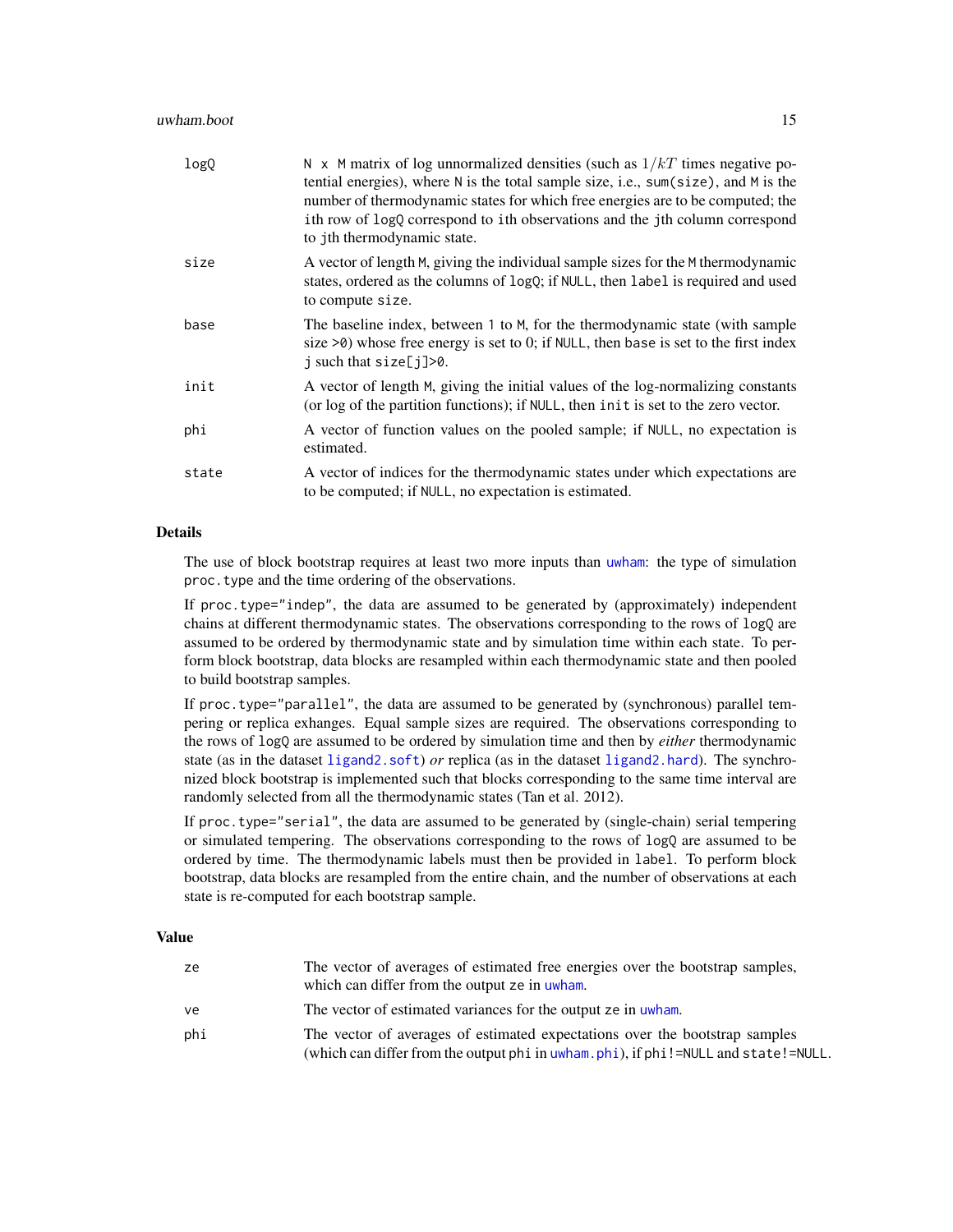<span id="page-15-0"></span>phi.v The vector of estimated variances for phi in [uwham.phi](#page-15-1), if phi!=NULL and state!=NULL.

#### References

Tan, Z., Gallicchio, E., Lapelosa, M., and Levy, R.M. (2012) "Theory of binless multi-state free energy estimation with applications to protein-ligand binding," *Journal of Chemical Physics*, 136, 144102.

#### Examples

#See the examples for uwham().

<span id="page-15-1"></span>

| uwham.phi | Unbinned weighted histogram analysis method (UWHAM) for estimat- |
|-----------|------------------------------------------------------------------|
|           | <i>ing expectations</i>                                          |

## Description

This function implements UWHAM for estimating expectations for multiple distributions (such as multiple generalized ensembles) as described in Tan et al. (2012).

## Usage

uwham.phi(phi, state, out.uwham, fisher = TRUE)

## Arguments

| phi       | A vector of function (or observable) values on the pooled sample.                                                                                                                                      |
|-----------|--------------------------------------------------------------------------------------------------------------------------------------------------------------------------------------------------------|
| state     | A vector of indices between 1 to M for the thermodynamic states under which<br>expectations are to be computed.                                                                                        |
| out.uwham | The output of <i>uwham</i> .                                                                                                                                                                           |
| fisher    | Logical; if NULL, no variance estimation; if TRUE, variance estimation is based<br>on Fisher information; if FALSE variance estimation is based on the Sandwich<br>variance formula (see the details). |

## Details

The implementation is directly based on Tan et al. (2012). See the details for [uwham](#page-7-1).

| phi   | The vector of estimated expectations.                         |
|-------|---------------------------------------------------------------|
| phi.v | The vector of estimated variances for phi, if f i sher!=NULL. |
| phi.V | The variance-covariance matrix for phi, if f i sher!=NULL.    |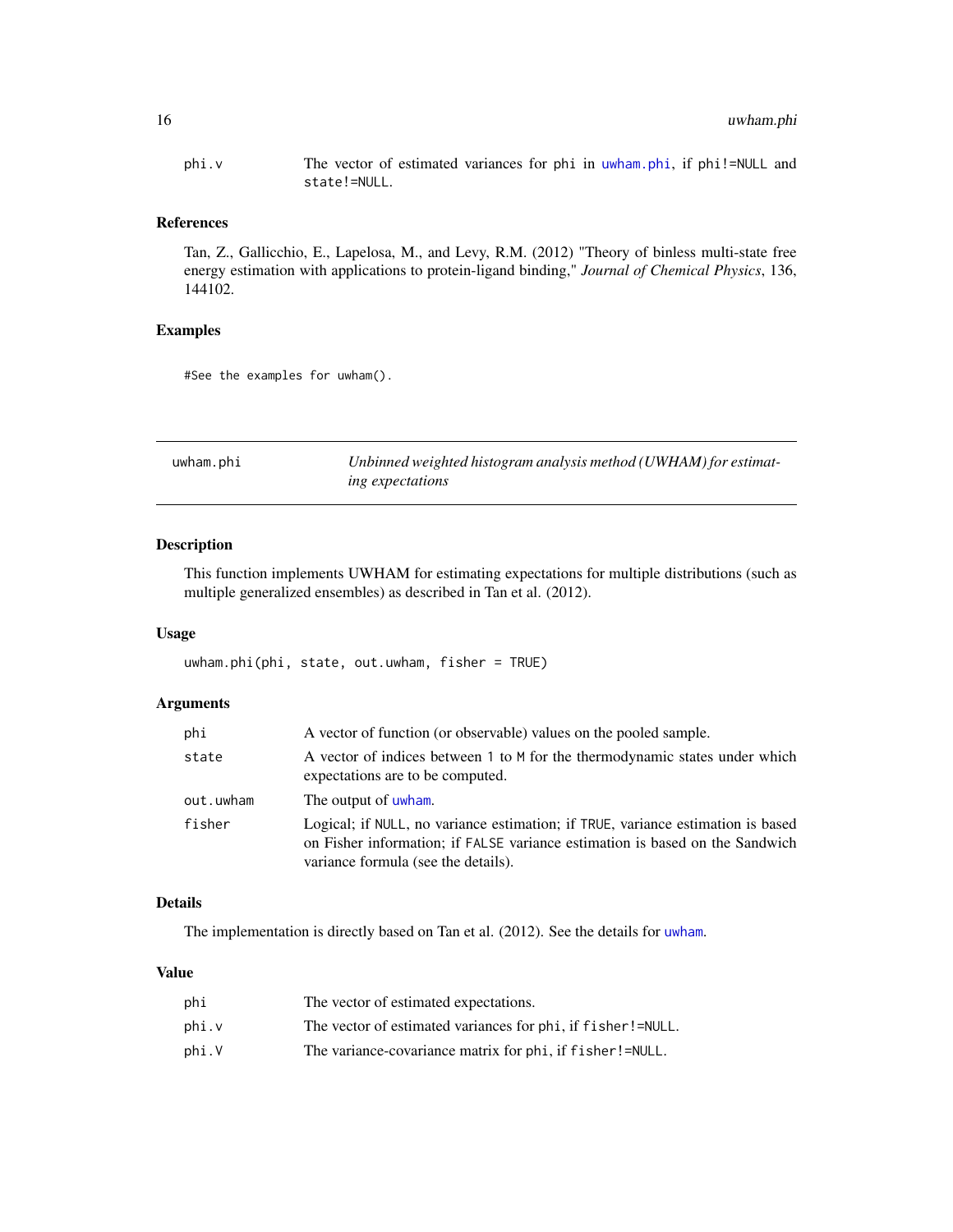## uwham.phi 17

## References

Tan, Z., Gallicchio, E., Lapelosa, M., and Levy, R.M. (2012) "Theory of binless multi-state free energy estimation with applications to protein-ligand binding," *Journal of Chemical Physics*, 136, 144102.

## Examples

```
#See the examples for uwham().
```